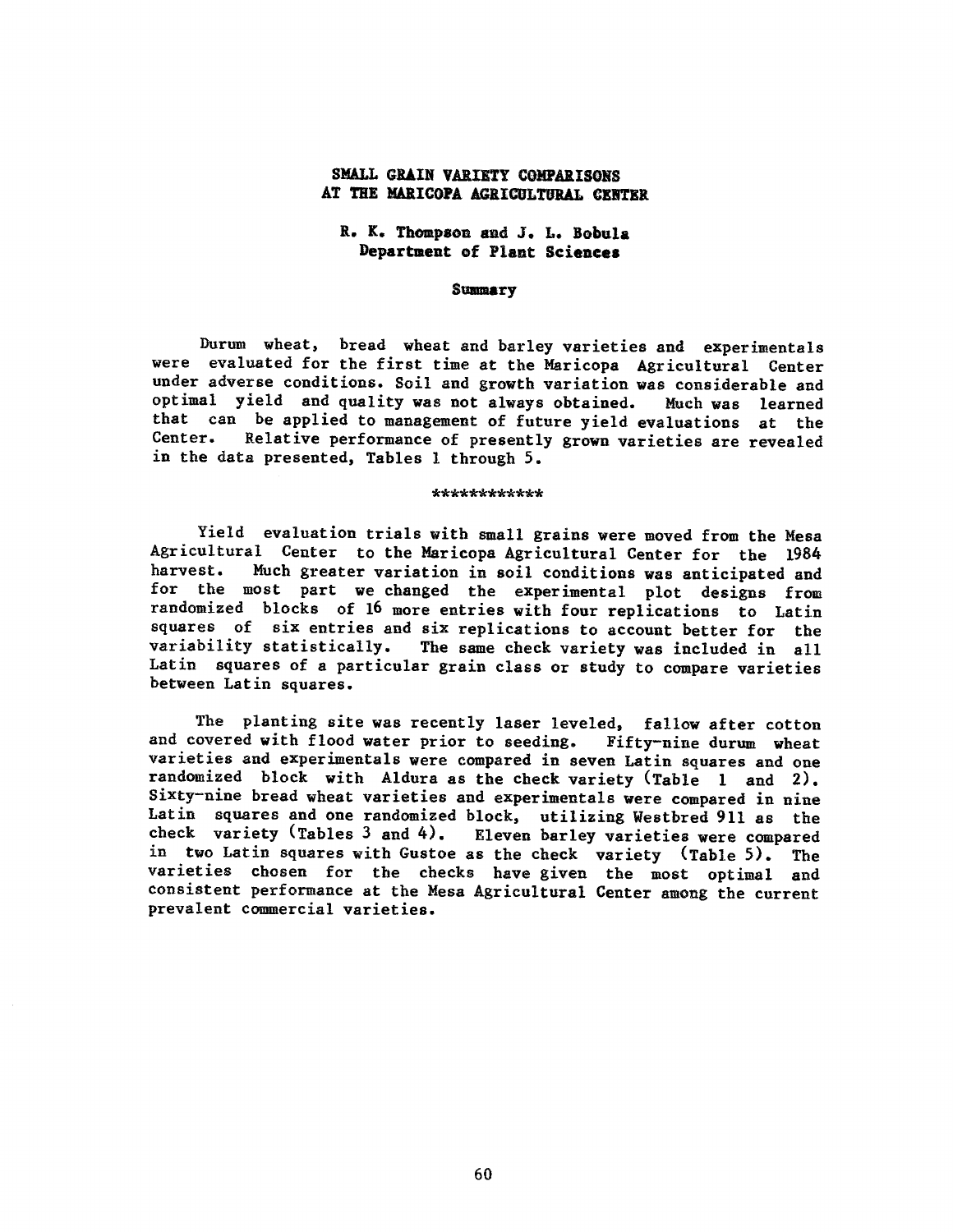Seeding was in a moist soil after a preplant irrigation. The Latin squares were seeded November 15-16, and the randomized blocks, November 25, 1983. Seeding rates were 75 pounds per acre for the bread wheats and 80 pounds for the durum wheat and barley. Fertilizer was applied during seedbed preparation at the rate of 90 pounds N and 65 pounds  $P_2O_5$ . An additional 55 pounds N were applied at each of the first and second postplant irrigations.

Each plot consisted of six 1-foot rows, 12 feet long. The center four rows of each plot were harvested with a "Hege" combine. Using the same factor to account for end border effect that we have used at Mesa for several years, yields reported are calculated at 8 percent less than actual weights.

Abnormal leaf yellowing and dying back were evident about 60 days after emergence and persisted for several weeks. The cause of this condition was not identified. This condition was prevalent among the early planted bread wheat Latin squares. The durum wheat and the later planting (randomized blocks) were only minimally affected.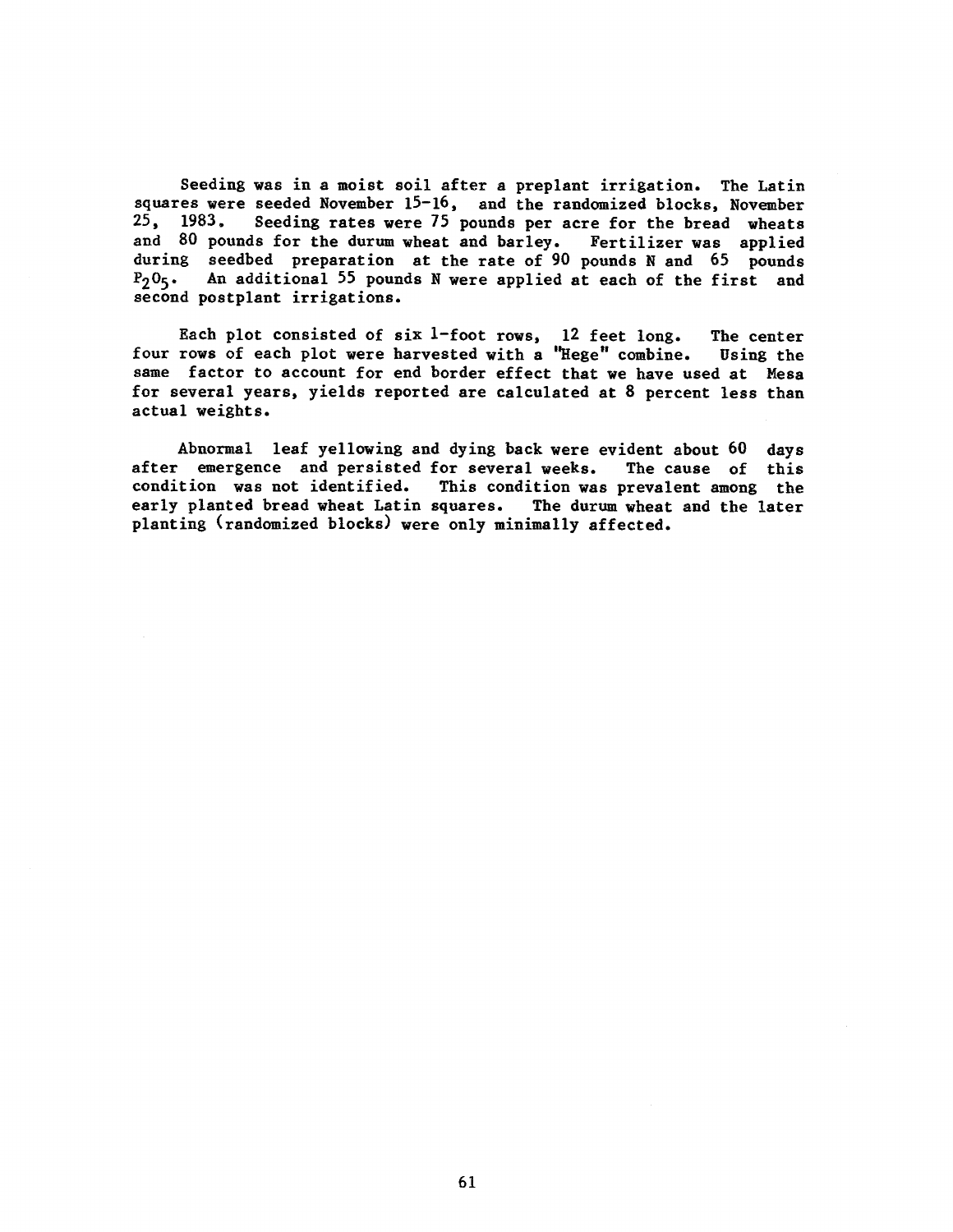|                                                              |                      |         | Plant        | Hard         | Seed         | Test         | Grain Yield        |          |  |
|--------------------------------------------------------------|----------------------|---------|--------------|--------------|--------------|--------------|--------------------|----------|--|
|                                                              | Maturity             | Lodging | height<br>in | vitreous     | weight       | weight       | $1bs/A$ $1/$       | $%$ of   |  |
|                                                              | Date                 | X,      |              | %            | gm/m         | 1bs/bu       |                    | Aldura   |  |
|                                                              |                      |         |              |              |              |              |                    |          |  |
| Latin Square 29 $(CV=6.0%)$<br>Aldura                        | $5 - 14$             | 0       | 31.5         | 95.3         | 50.7         | $-64.0$      | 7364 a             | 100      |  |
| Waha "S"                                                     | $5 - 9$              | 0       | 35.9         | 84.7         | 50.3         | 64.2         | 7348 a             | 100      |  |
| P881-738                                                     | 5-20                 | 0       | 33.1         | 89.8         | 46.8         | 61.7         | 6858<br>b          | 93       |  |
| P881-660                                                     | $5 - 20$             | 0       | 36.6         | 96.0         | 48.6         | 64.5         | 6855<br>b          | 93       |  |
| Westbred 881                                                 | $5 - 11$             | 0       | 33.1         | 96.4         | 54.8         | 62.7         | 6083<br>c          | 82       |  |
| $83 - 62 - 266$                                              | $5 - 19$             | 0       | 36.2         | 97.9         | 51.2         | 62.5         | 5788<br>c          | 79       |  |
|                                                              |                      |         |              |              |              |              |                    |          |  |
|                                                              |                      |         |              |              |              |              |                    |          |  |
| Latin Square 30 $(CV=3.4\%)$<br>Shaw"S"-Mex 75 x YAV"S" 5-11 |                      | 0       | 35.9         | 87.9         | 48.4         | 65.0         | 7650 a             | 102      |  |
| Aldura                                                       | 5-13                 | 0       | 31.1         | 93.2         | 50.8         | 64.0         | 7498 ab            | 100      |  |
| $W - 59$                                                     | $5 - 15$             | 0       | 32.7         | 94.8         | 47.9         | 64.7         |                    | 98       |  |
| (S0129--JNK)YAV "S"                                          | $5 - 18$             |         |              |              |              |              | 7359 ab            |          |  |
|                                                              |                      | 0       | 33.5         | 97.7         | 45.8         | 66.2         | 7296<br>b          | 97       |  |
| W-66                                                         | $5 - 16$             | 0       | 35.1         | 84.9         | 49.2         | 64.7         | 7218<br>bc         | 96       |  |
| Shaw"S" x YAV "S"                                            | $5 - 17$             | 0       | 37.0         | 95.3         | 52.2         | 64.7         | 6932<br>c          | 92       |  |
|                                                              |                      |         |              |              |              |              |                    |          |  |
| Latin Square 31 ( $CV=6.9\%)$                                |                      |         |              |              |              |              |                    |          |  |
| Aldura                                                       | $5 - 14$             | 0       | 31.3         | 91.0         | 48.7         | 63.7         | 7588 a             | 100      |  |
| $E28 - I$                                                    | $5 - 16$             | 2       | 36.6         | 76.2         | 52.3         | 65.0         | 7508 a             | 99       |  |
| $E26 - 3$                                                    | $5 - 14$             | 0       | 35.9         | 69.4         | 53.0         | 64.7         | 7451 a             | 98       |  |
| $W - 30$                                                     | 5-12                 | 0       | 31.9         | 94.1         | 54.0         | 65.0         | 7245 a             | 95       |  |
| $E5 - 1$                                                     | $5 - 12$             | 27      | 31.9         | 79.6         | 48.7         | 65.0         | 7013 a             | 92       |  |
| Rokel "S" (15)                                               | $5 - 15$             | 0       | 36.2         | 92.5         | 50.2         | 63.5         | 6956 a             | 92       |  |
|                                                              |                      |         |              |              |              |              |                    |          |  |
| Latin Square 32 ( $CV=4.0\%)$                                |                      |         |              |              |              |              |                    |          |  |
| Bittern "S"                                                  | 5-12                 | L       | 35.1         | 87.1         | 53.6         | 66.0         | 7407 a             | 104      |  |
| Aldura                                                       | 5-14                 | 0       | 31.5         | 94.8         | 49.2         | 64.0         | 7148<br>b          | 100      |  |
| Mexi "S" x Fg "S"                                            | $5 - 12$             | 0       | 35.1         | 87.2         | 53.3         | 63.0         | 6754<br>c          | 94       |  |
| Yavaros 79                                                   | $5 - 15$             | 2       | 34.7         | 87.5         | 48.7         | 64.0         | 6736<br>c.         | 94       |  |
| Memo "S"-Goo "S"                                             | $5 - 18$             | 0       | 39.6         | 95.7         | 54.3         | 65.0         | 6521<br>cd         | 91       |  |
| WDE-80-10                                                    | 5–9                  | 2       | 33.5         | 89.2         | 50.5         | 62.0         | 6261<br>d          | 88       |  |
|                                                              |                      |         |              |              |              |              |                    |          |  |
| Latin Square 33 ( $CV=3.9\%)$                                |                      |         |              |              |              |              |                    |          |  |
| $W-2$                                                        | 5-11                 | 2       | 33.5         | 87.1         | 56.3         | 63.7         | 7005 a             | 104      |  |
| Aldura                                                       | $5 - 13$             | 0       | 31.1         | 90.5         | 47.9         | 63.7         | 6755 ab            | 100      |  |
|                                                              |                      |         |              |              |              |              |                    |          |  |
| W-50                                                         | $5 - 16$             | 0       | 32.5         | 87.0         | 47.2         | 64.0         | 6560<br>b          | 97       |  |
| W- 1                                                         | $5 - 13$<br>$5 - 16$ | 1       | 33.7         | 89.6         | 53.5         | 64.7         | 6327<br>bc<br>6040 | 94       |  |
| W-60<br>W-52                                                 | $5 - 15$             | 0<br>0  | 32.7<br>33.3 | 95.6<br>96.2 | 50.0<br>47.2 | 64.5<br>62.7 | cd<br>6004<br>d    | 89<br>89 |  |
|                                                              |                      |         |              |              |              |              |                    |          |  |
|                                                              |                      |         |              |              |              |              |                    |          |  |
| Latin Square 27 (CV=6.5%)                                    |                      |         |              |              |              |              |                    |          |  |
| Aldura                                                       | $5 - 15$             | 0       | 29.6         | 92.1         | 48.5         | 63.2         | 6319 a             | 100      |  |
| W-4                                                          | $5 - 15$             | 0       | 29.9         | 92.9         | 55.0         | 63.2         | 6082 ab            | 96       |  |
| W-6                                                          | 5-16                 | 0       | 30.3         | 95.2         | 50.7         | 63.7         | 5953 ab            | 94       |  |
| W-18                                                         | $5 - 15$             | 0       | 31.9         | 86.7         | 52.0         | 63.2         | 5773 b             | 91       |  |
| W-13                                                         | $5 - 9$              | 14      | 33.1         | 82.2         | 48,0         | 62.5         | 5652 b             | 89       |  |
| Mexicali 75                                                  | $5 - 7$              | 5       | 33.9         | 81.5         | 56.2         | 68.5         | 5594 b             | 89       |  |
|                                                              |                      |         |              |              |              |              |                    |          |  |
| Latin Square 28 (CV=5.6%)                                    |                      |         |              |              |              |              |                    |          |  |
| Aldura                                                       | $5 - 14$             | 0       | 29.9         | 91.1         | 49.7         | 63.2         | 6453 a             | 100      |  |
| w-46                                                         | $5 - 10$             | 1       | 32.7         | 88.7         | 52.1         | 64.7         | 6283 ab            | 97       |  |
| W-34                                                         | 5-11                 | 0       | 32.7         | 87.3         | 60.7         | 63.5         | 5930 bc            | 92       |  |
| W-5                                                          | $5 - 13$             | 0       | 32.3         | 87.0         | 51.2         | 63.5         | 5919<br>bc         | 92       |  |
| D-37                                                         | $5 - 10$             | ı       | 33.9         | 92.0         | 50.8         | 62.2         | 5914<br>bc         | 92       |  |
| 83-62-279                                                    | $5 - 15$             | 2       | 37.2         | 91.2         | 56.2         | 62.0         | 5503               | 85       |  |
|                                                              |                      |         |              |              |              |              | - C                |          |  |

Table 1. Durum wheat varieties and experimentals compared in 6 x 6 Latin squares.

1/ Within each Latin square, yields followed by the same letter are not significantly different at the 5% level of probability using Duncan's Multiple Range.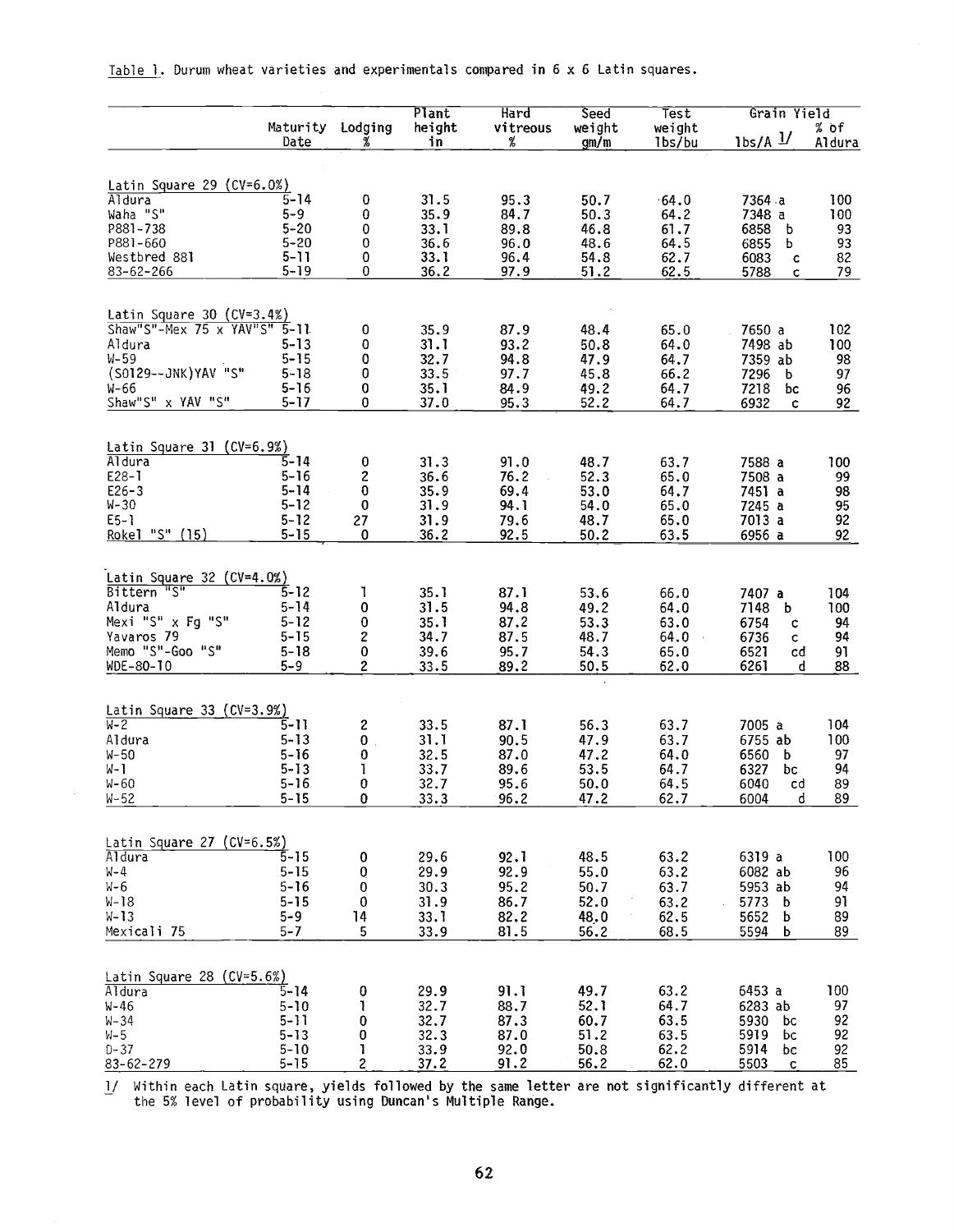|             | Maturity Lodging<br>Date | %                       | $\overline{\mathsf{Plant}}$<br>height<br>in | Hard<br>vitreous<br>% | Seed<br>weight<br>gm/m | Test<br>weight<br>1bs/bu | Grain<br>yield<br>1bs/A | $\mathbf{I}/$ |
|-------------|--------------------------|-------------------------|---------------------------------------------|-----------------------|------------------------|--------------------------|-------------------------|---------------|
| $W - 30$    | $5 - 15$                 | $\overline{\mathbf{c}}$ |                                             |                       |                        |                          |                         |               |
|             | $5 - 14$                 | 11                      | 32.6                                        | 96.5                  | 47.4                   | 64.0                     | 6608 a                  |               |
| Roque 289   |                          |                         | 33.2                                        | 93.2                  | 48.7                   | 64.0                     | 6447                    | ab            |
| $W-46(222)$ | $5 - 14$                 | 15                      | 32.5                                        | 94.2                  | 48.7                   | 64.5                     | 6405 abc                |               |
| W-266       | $5 - 14$                 | 6                       | 34.5                                        | 98.3                  | 44.9                   | 62.0                     | 6354 abcd               |               |
| Aldura      | $5 - 14$                 | 0                       | 28.3                                        | 99.6                  | 45.0                   | 63.5                     | 6304                    | bcde          |
| Rogue 225   | $5 - 12$                 | $\overline{\mathbf{c}}$ | 34.0                                        | 89.4                  | 50.3                   | 64.0                     | 6205                    | bcdef         |
| W-315       | $5 - 14$                 | 16                      | 31.8                                        | 99.6                  | 54.2                   | 65.0                     | 6132                    | cdef          |
| Cando       | $5 - 17$                 | 2<br>8                  | 36.8                                        | 98.5                  | 38.4                   | 61.5                     | 6125                    | cdef          |
| D893 NK     | $5 - 14$                 |                         | 31.4                                        | 95.4                  | 43.1                   | 65.0                     | 6108                    | defg          |
| W-269       | $5 - 14$                 |                         | 34.8                                        | 99.0                  | 43.7                   | 62.0                     | 6094                    | defg          |
| $D-46$      | $5 - 8$                  | 2<br>9                  | 33.7                                        | 99.5                  | 53.3                   | 63.5                     | 6072                    | defg          |
| $D - 28$    | $5 - 13$                 | 0                       | 34.0                                        | 90.3                  | 54.3                   | 62.0                     | 6045                    | efgh          |
| W-24        | $5 - 20$                 | 25                      | 35.6                                        | 99.6                  | 41.3                   | 63.0                     | 6010                    | efgh          |
| $W-47(223)$ | $5 - 18$                 | $\pmb{0}$               | 28.0                                        | 97.3                  | 45.6                   | 61.5                     | 5958                    | fgh           |
| $W - 234$   | $5 - 19$                 | 8                       | 37.4                                        | 99.0                  | 41.9                   | 62.0                     | 5946                    | fgh           |
| Waid        | $5 - 20$                 | 6                       | 37.2                                        | 100.0                 | 37.8                   | 60.5                     | 5813                    | ghi           |
| $N-21$      | $5 - 10$                 | 15                      | 35.3                                        | 100.0                 | 38.4                   | 63.0                     | 5751                    | hij           |
| W-25        | $5 - 16$                 | 28                      | 36.2                                        | 99.6                  | 40.7                   | 63.5                     | 5653                    | ij            |
| W-244       | $5 - 13$                 | 9                       | 34.4                                        | 98.4                  | 47.8                   | 64.5                     | 5487                    | jk            |
| W-48(224)   | $5 - 16$                 | $\overline{3}$          | 31.9                                        | 99.9                  | 44.5                   | 62.0                     | 5472                    | jk            |
| W-35-1      | $5 - 18$                 | 5                       | 32.3                                        | 98.5                  | 48.7                   | 62.5                     | 5355                    | k             |
| W-205       | $5 - 19$                 | 13                      | 33.7                                        | 99.2                  | 42.3                   | 61.5                     | 5332                    | k             |
| W-23(278)   | 5-17                     |                         | 35.3                                        | 99.2                  | 41.3                   | 63.5                     | 5053                    |               |
| 83-39-124   | 5-8                      | 38                      | 36.8                                        | 99.5                  | 53.3                   | 62.5                     | 4921                    |               |

Table 2. Durum quality selections compared in randomized block with four replications.

1/ Yields followed by the same letter are not significantly different at the 5% level of probability using Duncan's Multiple Range.

Table 3. Bread wheat varieties and experimentals compared in  $6 \times 6$  Latin squares.

|                                |                  |              | Plant        | Yellow     | Seed                | <b>Test</b>                                  | Grain Yield          |                 |
|--------------------------------|------------------|--------------|--------------|------------|---------------------|----------------------------------------------|----------------------|-----------------|
|                                | Maturity<br>Date | Lodging<br>℅ | height<br>in | berry<br>% | weight<br>$gm/m$ 2/ | weight<br>1 <sub>bs</sub> /bu <sup>2</sup> / | $1bs/A$ $1/$         | $%$ of<br>check |
| Latin Square 19 ( $CV=10.6\%)$ |                  |              |              |            |                     |                                              |                      |                 |
| $X - 4236$                     | $5 - 11$         | 0            | 30.0         | 16.3       | 35.7                | 61.2                                         | 6095 a               | 114             |
| $C79 - 97$                     | $5 - 12$         | 0            | 33.6         | 6.4        | 36.4                | 61.7                                         | 5965 ab              | 112             |
| Yecora Rojo                    | 5-7              | 0            | 29.9         | 2.1        | 38.9                | 62.0                                         | 5473 ab              | 102             |
| Westbred 911                   | $5 - 19$         | 0            | 30.1         | 4.6        | 39.4                | 61.0                                         | 5341<br>ab           | 100             |
| Probrand 771                   | $5 - 8$          | 0            | 32.4         | 4.5        | 38.8                | 60.0                                         | 5333 ab              | 100             |
| $X - 3940$                     | $5 - 14$         | 0            | 37.5         | 15.0       | 28.4                | 61.7                                         | 5235<br>$\mathbf{b}$ | 98              |
| Latin Square 20 $(CV=9.9%)$    |                  |              |              |            |                     |                                              |                      |                 |
| Yecora Rojo                    | $5 - 8$          | 0            | 31.0         | 7.1        | 43.9                | 63.0                                         | 5918 a               | 111             |
| WRP-9-15                       | $5 - 18$         | 0            | 31.0         | 11.6       | 37.0                | 60.0                                         | 5887 a               | 110             |
| 7023                           | $5 - 12$         | 0            | 31.2         | 8.8        | 35.7                | 59.5                                         | 5855 a               | 109             |
| $P$ 981-232                    | $5 - 11$         | 0            | 31.0         | 24.5       | 36.0                | 61.0                                         | 5758 a               | 108             |
| Glennson                       | $5 - 11$         | 0            | 38.0         | 6.6        | 37.0                | 61.7                                         | 5498 a               | 103             |
| Westbred 911                   | $5 - 19$         | 0            | 30.1         | 6.1        | 35.4                | 61.0                                         | 5350 a               | 100             |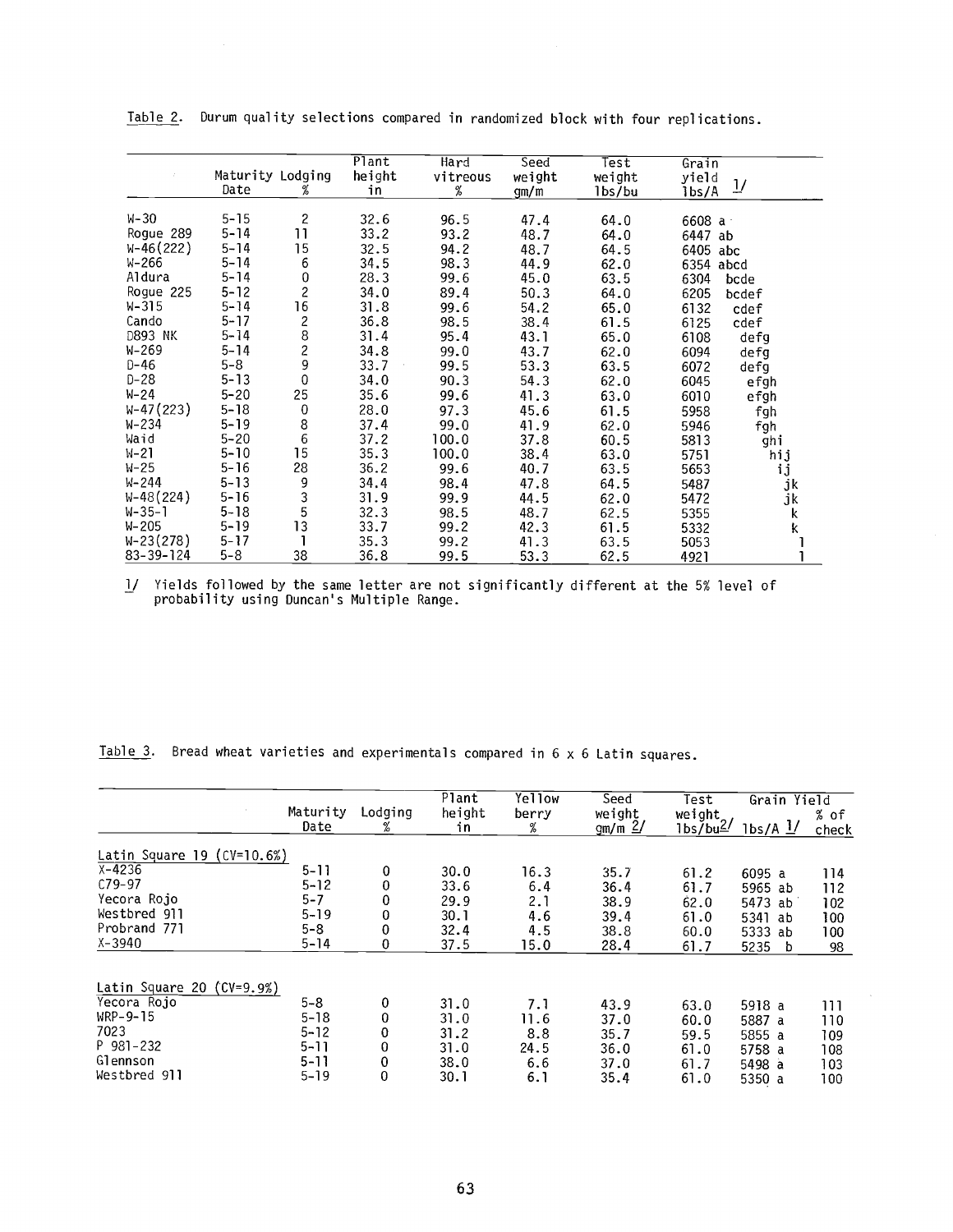|                                             | Maturity Lodging<br>Date | %              | Plant<br>height<br>in | Yellow<br>berry<br>%     | Seed<br>weight<br>gm/m <sup>2</sup> | Test<br>weight | Grain Yield<br>$1bs/bu^2/1bs/A$ 1/ | % of<br><u>check</u> |
|---------------------------------------------|--------------------------|----------------|-----------------------|--------------------------|-------------------------------------|----------------|------------------------------------|----------------------|
| Latin Square 21 $(CV=9.0%)$                 |                          |                |                       |                          |                                     |                |                                    |                      |
| Probred                                     | 5.9                      | 0              | 33.6                  | 3.6                      | 45.0                                | 61.7           | 6126a                              | 112                  |
| $C79 - 268 - 1$                             | $5 - 11$                 | 0              | 31.2                  | $\cdot$ 7                | 37.2                                | 58.5           | 5636 ab                            | 103                  |
| Hermosillo                                  | $5 - 9$                  | 4              | 34.6                  | 3.8                      | 40.1                                | 61.7           | 5481<br>b                          | 100                  |
| $I - 45$                                    | $5 - 12$                 | 0              | 36.7                  | 10.9                     | 34.5                                | 61.7           | 5478<br>b                          | 100                  |
| Westbred 911                                | $5 - 18$                 | 0              | 29.4                  | 4.2                      | 38.0                                | 61.0           | 5460<br>b                          | 100                  |
| $C79 - 253$                                 | $5 - 13$                 | 0              | 29.9                  | 1.9                      | 34.7                                | 58.5           | 5267<br>b                          | 96                   |
|                                             |                          |                |                       |                          |                                     |                |                                    |                      |
| Latin Square 22 ( $CV=8.5\%)$               |                          |                |                       |                          |                                     |                |                                    |                      |
| $C79 - 162 - 1$                             | $5 - 9$                  | 0              | 39.4                  | 2.9                      | 37.1                                | 62.5           | 5124 a                             | 103                  |
| E106-19                                     | $5 - 9$                  | 0              | 29.6                  | 8.4                      | 44.7                                | 63.5           | 5056 a                             | 102                  |
| 0s1o                                        | $5 - 11$                 | 0              | 37.4                  | 8.5                      | 38.7                                | 62.5           | 4971 a                             | 100                  |
| Westbred 911                                | $5 - 18$                 | 0              | 29.2                  | 3.6                      | 40.8                                | 61.0           | 4967 a                             | 100                  |
| E117-23(Soft red)                           | $5 - 8$                  | 0              | 29.2                  |                          | 41.3                                | 60.7           | 4861 a                             | 98                   |
| El05-9(Soft red mixed)                      | $5 - 6$                  | 0              | 29.6                  |                          | 43.0                                | 62.0           | 4748 a                             | 96                   |
|                                             |                          |                |                       |                          |                                     |                |                                    |                      |
| Latin Square 23 (CV=8.2%)                   |                          |                |                       |                          |                                     |                |                                    |                      |
| Cajeme 71                                   | $5 - 8$                  | 0              | 30.3                  | 4.4                      | 45.5                                | 62.5           | 5141 a                             | 107                  |
| Genaro                                      | $5 - 9$                  | 0              | 34.3                  | 3.9                      | 38.0                                | 62.7           | 4987 a                             | 103                  |
| K45002xBJY "S"                              | $5 - 8$                  | 0              | 35.1                  | 5.6                      | 43.9                                | 62.0           | 4939 a                             | 102                  |
| BJY "S" x JUP83                             | $5 - 9$                  | 0              | 36.2                  | 4.1                      | 37.0                                | 60.7           | 4926 a                             | 102                  |
| Westbred 911                                | $5 - 17$                 | 0              | 27.2                  | 4.4                      | 40.4                                | 61.2           | 4822 a                             | 100                  |
| YR x PAM "S"                                | $5 - 8$                  | 0              | 32.3                  | 6.1                      | 41.9                                | 62.5           | 4777 a                             | 99                   |
|                                             |                          |                |                       |                          |                                     |                |                                    |                      |
| Latin Square 24 (CV=5.5%) Hard white wheats |                          |                |                       |                          |                                     |                |                                    |                      |
| Klasic                                      | $5 - 8$                  | 0              | 31.1                  |                          | 46.9                                | 63.5           | 6641 a                             | 113                  |
| Nacozari 76                                 | $5 - 12$                 | 0              | 36.6                  |                          | 38.9                                | 61.7           | 6471 ab                            | 110                  |
| Yecorato 77                                 | $5 - 7$                  | 0              | 29.2                  |                          | 43.7                                | 61.5           | 6201<br>bc                         | 106                  |
| SGW-012                                     | $5 - 8$                  | 0              | 29.9                  |                          | 42.0                                | 61.7           | 6117<br>bc                         | 104                  |
| Westbred 911                                | $5 - 19$                 | 0              | 28.8                  | 1.1                      | 41.5                                | 61.0           | 5871<br>c                          | 100                  |
| Pavon 76                                    | $5 - 10$                 | 0              | 36.2                  | $\overline{\phantom{a}}$ | 36.9                                | 61.7           | 5870<br>c                          | <u>100</u>           |
|                                             |                          |                |                       |                          |                                     |                |                                    |                      |
| Latin Square 25 (CV=8.2%)                   |                          |                |                       |                          |                                     |                |                                    |                      |
| $C79 - 281$                                 | $5 - 10$                 | 0              | 36.6                  | 5.5                      | 35.8                                | 60.7           | 6188 a                             | 101                  |
| $LIP-4$                                     | $5 - 12$                 | 0              | 35.1                  | 7.0                      | 37.2                                | 62.0           | 6187 a                             | 101                  |
| Westbred 911                                | $5 - 19$                 | 0              | 28.8                  | 1.4                      | 38.2                                | 61.2           | 6155a                              | 100                  |
| $LIP-31$                                    | $5 - 14$                 | 0              | 39.8                  | $\cdot$                  | 41.9                                | 61.2           | 6126 a                             | 100                  |
| $LIP-21$                                    | $5 - 8$                  | 13             | 40.2                  | 13.6                     | 38.1                                | 62.7           | 5966 a                             | 97                   |
| $906 - R$                                   | $5 - 8$                  | 7              | 36.6                  | .6                       | 41.3                                | 61.2           | 5658.a                             | 92                   |
|                                             |                          |                |                       |                          |                                     |                |                                    |                      |
| Latin Square 26 (CV=7.1%) Hard white wheats |                          |                |                       |                          |                                     |                |                                    |                      |
| P982-163                                    | $5 - 10$                 | 0              | 31.1                  |                          | 39.8                                | 61.0           | 6576 a                             | 112                  |
| MAYA-NAC                                    | $5 - 9$                  | 0              | 37.2                  |                          | 37.6                                | 63.0           | 6441 a                             | 110                  |
| P982-152                                    | $5 - 13$                 | 0              | 26.8                  |                          | 40.7                                | 59.5           | 6129 ab                            | 104                  |
| Westbred 911                                | $5 - 18$                 | 0              | 27.6                  |                          | 40.2                                | 61.0           | 5871<br>b                          | 100                  |
| $LIP-32$                                    | 5–9                      | 8              | 37.4                  |                          | 49.8                                | 61.3           | 4297<br>c                          | 73                   |
| $I-10$                                      | $5 - 9$                  | 33             | 42.6                  |                          | 52.2                                | 62.5           | 3890<br>c                          | 66                   |
|                                             |                          |                |                       |                          |                                     |                |                                    |                      |
| Latin Square 34 (CV=4.2%)                   |                          |                |                       |                          |                                     |                |                                    |                      |
| Ures                                        | $5 - 10$                 | 0              | 33.9                  | 4.0                      | 38.1                                | 62.5           | 6261 a                             | 109                  |
| Westbred 911                                | $5 - 18$                 | 0              | 27.2                  | 2.6                      | 43.2                                | 61.2           | 5767<br>b                          | 100                  |
| BJY-JUP                                     | $5 - 11$                 | 0              | 33.9                  | 3.2                      | 35.8                                | 63.0           | 5368<br>c                          | 93                   |
| $83 - 46 - 365$                             | $5 - 13$                 | 0              | 34.3                  | 2.4                      | 39.5                                | 61.5           | 5241<br>C                          | 91                   |
| $I - 47$                                    | $5 - 9$                  | ı              | 39.8                  | 3.9                      | 46.0                                | 59.0           | 5093<br>C.                         | 88                   |
| SGW-045                                     | $5 - 8$                  | $\overline{c}$ | 34.3                  | 2.9                      | 35.0                                | 60.5           | 4370<br>đ                          | 76                   |

Table 3. Bread wheat varieties and experimentals compared in 6 x 6 Latin squares. ( cont'd)

1/ Within each Latin square, yields followed by the same letter are not significantly different at the 5% level of probability using Duncan's Multiple Range.

2/ Seed and test weights include shriveled and immature seed which was present in all bread wheat varieties.